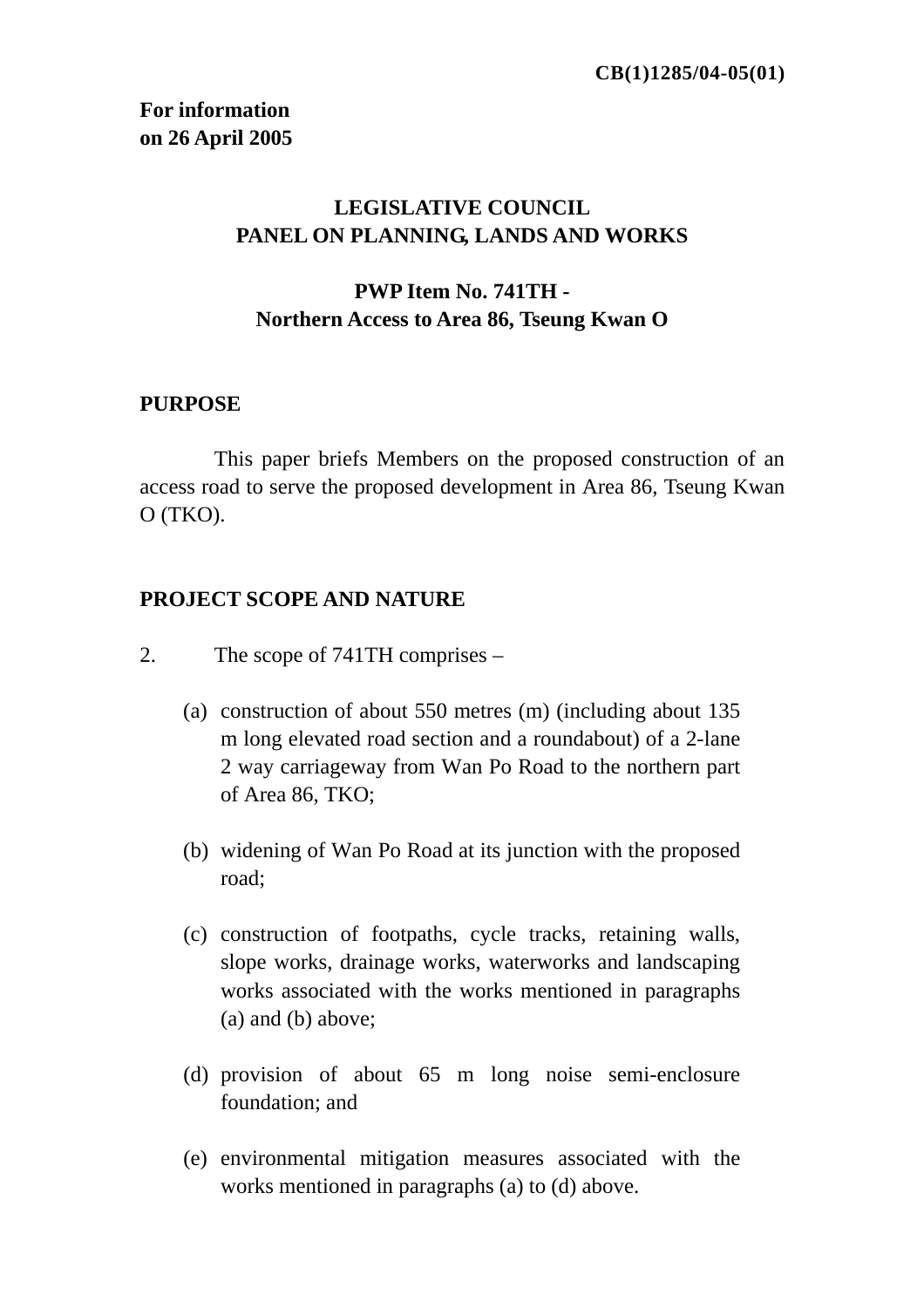A site plan of the proposed works is at Enclosure 1. We plan to start the construction works in December 2005 for completion in June 2008.

# **JUSTIFICATION**

3. Area 86 of TKO will be developed to accommodate about 21 500 housing flats for a population of about 57 600 people. The TKO Area 86 Planning Study completed in 1998 identified that the proposed new road (Northern Access) is required to serve the development.

4. The Mass Transit Railway (MTR) Corporation will construct the TKO South Station of the MTR TKO Extension and a public transport interchange (PTI) in Area 86. MTR Corporation is planning to start the construction works in early 2006 for completion in early 2009 to tie in with the time of population intake.

5. The Northern Access will connect the PTI to be constructed by MTR Corporation to Wan Po Road. The elevated section of the Northern Access will span over the mainline of the MTR TKO Extension. We need to start the construction of the Northern Access in December 2005 to match with the construction schedule of the PTI and the MTR TKO Extension

# **PUBLIC CONSULTATION**

6. We consulted the Traffic and Transport Committee of Sai Kung District Council on 29 November 2001. Members supported the proposed works.

7. We gazetted the road scheme under Roads (Works, Use and Compensation) Ordinance on 25 January 2002 and received no objections. The Secretary for Transport authorised the works on 20 April 2002*.*

8. We further consulted the Traffic and Transport Committee of Sai Kung District Council on 10 December 2004 on the minor amendments made to the original road scheme since 2001. Members raised no comments on the minor amendments and supported the proposed road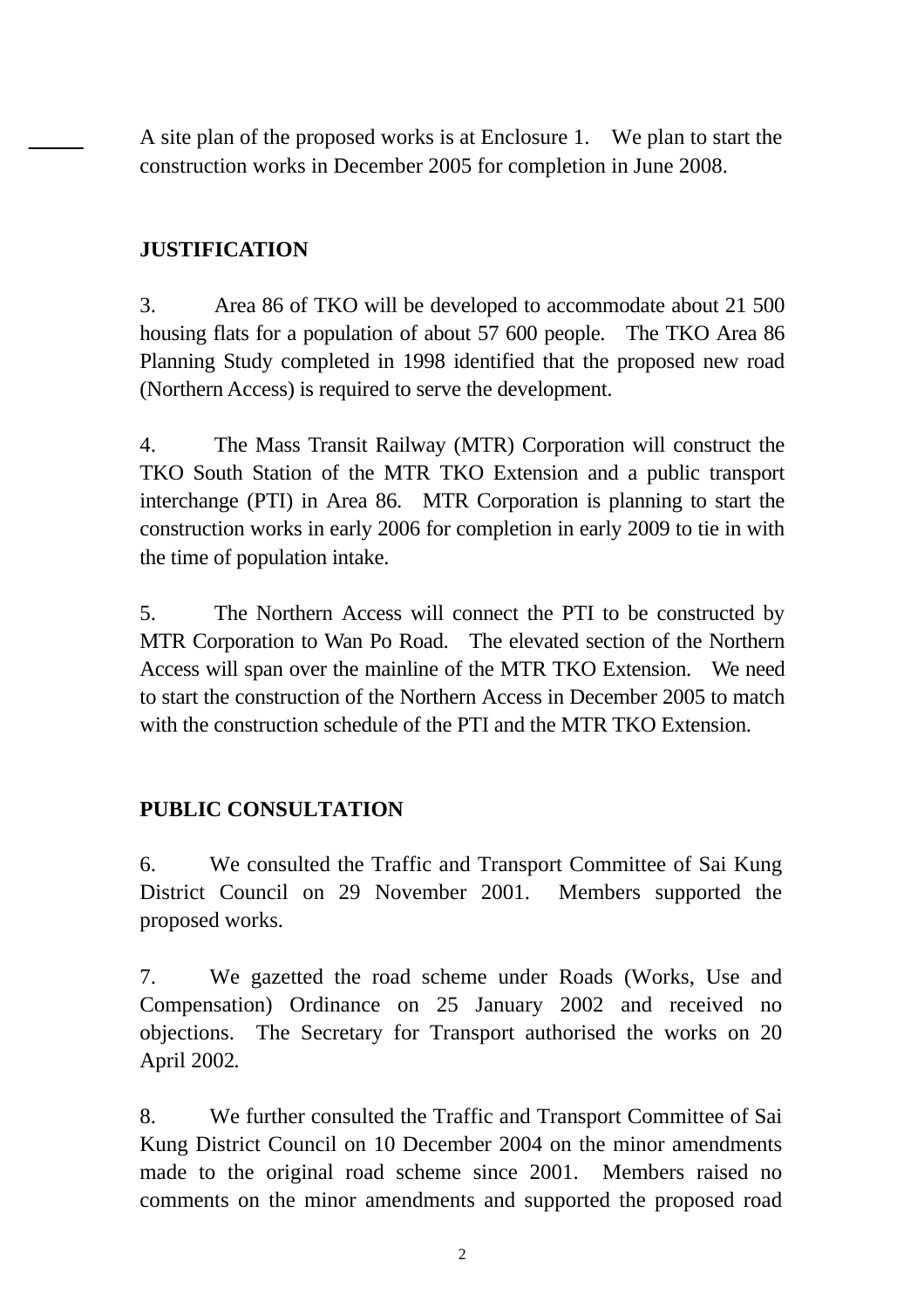scheme.

# **ENVIRONMENTAL IMPLICATIONS**

9. The project is not a designated project under the Environmental Impact Assessment Ordinance. We conducted a Preliminary Environmental Review (PER) for the project. The PER indicated that the project would not have significant environmental impact on air and water qualities during operation stage. The PER also indicated that traffic noise mitigation measures would not be required before the adjacent housing development is occupied in about 2013. We will construct about 65 m long noise semi-enclosure and apply Low Noise Road Surface (LNRS) for a section of the proposed road (both eastbound and westbound) in 2012 for completion in 2013. The proposed noise semi-enclosure will comprise transparent acrylic roof panels mounted on structural steel frame supports. Some 130 planned dwellings at the housing development would directly benefit from the proposed noise semi-enclosure. We will carry out the foundation works at the same time with the roadworks.

10. With regard to landfill gas hazard, we will require the contractor to regularly check the landfill gas levels in depressions, trenches and other excavations using portable gas detectors during construction stage. We will implement measures to mitigate the landfill gas hazard including filling up voids around any service ducts, pipes or cables within conduits with gas resistant mastic. We will seal off all ducts, manholes, and chambers from the ground to prevent gas entry and provide vented covers to allow any gas that enters to dissipate harmlessly to atmosphere.

11. We will implement suitable measures to control pollution arising during construction. These measures will include frequent watering of the site, provision of wheel-washing facilitates, covering of materials on trucks and using silenced construction plant.

12. At the planning and design stages, we adopted suitable levels for the road and the landscaping areas to reduce the generation of the construction and demolition materials as much as possible.

13. The proposed construction of Northern Access to Area 86 at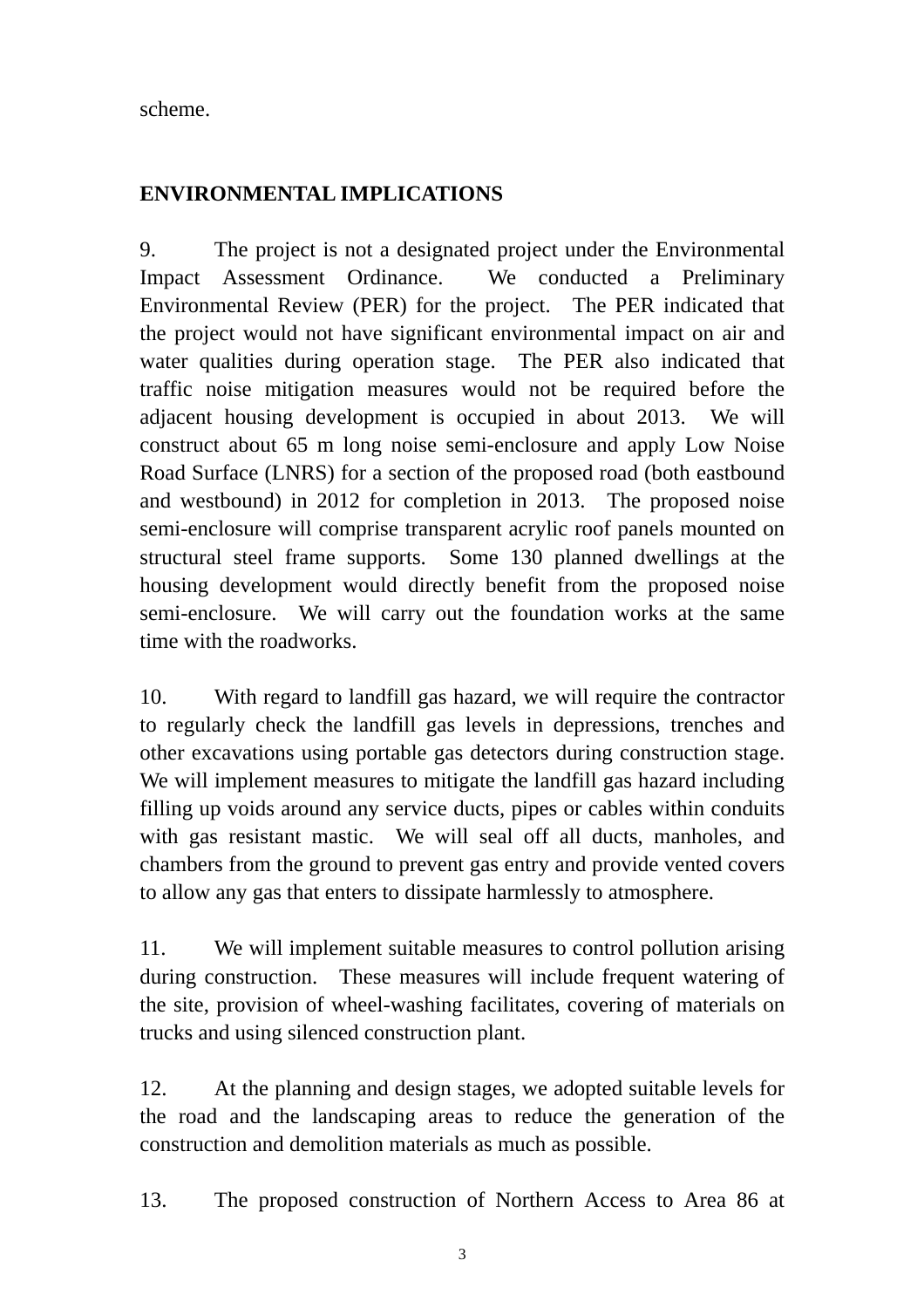TKO will involve removal of 74 trees including 70 trees to be felled and four trees to be transplanted elsewhere. All trees to be removed are not important trees<sup>1</sup>. We will incorporate planting proposals as part of the project, including estimated quantities of 5 520 trees, 11 200 shrubs and 4 000 square metres of grassed area.

## **LAND ACQUISITION**

14. The proposed works do not require any land acquisition.

### **WAY FORWARD**

15. We plan to seek endorsement of the Public Works Subcommittee for upgrading the proposed works mentioned in paragraph 2 above to Category A (at an estimated cost of \$114.08 million in money-of-the-day prices) on 1 June 2005.

# **ATTACHMENT**

Enclosure 1 – Drawing No. TK2304

# **Housing, Planning and Lands Bureau Civil Engineering and Development Department April 2005**

 $\overline{a}$ 

<sup>1</sup> Important trees include trees on the Register of Old and Valuable Trees, and any other trees which meet one or more of the following criteria –

<sup>(</sup>a) over 100 years old;

<sup>(</sup>b) of cultural, historical or memorable significance;

<sup>(</sup>c) of precious or rare species;

<sup>(</sup>d) of outstanding form; or

<sup>(</sup>e) with trunk diameter exceeding one metre (measured at one metre above ground level).